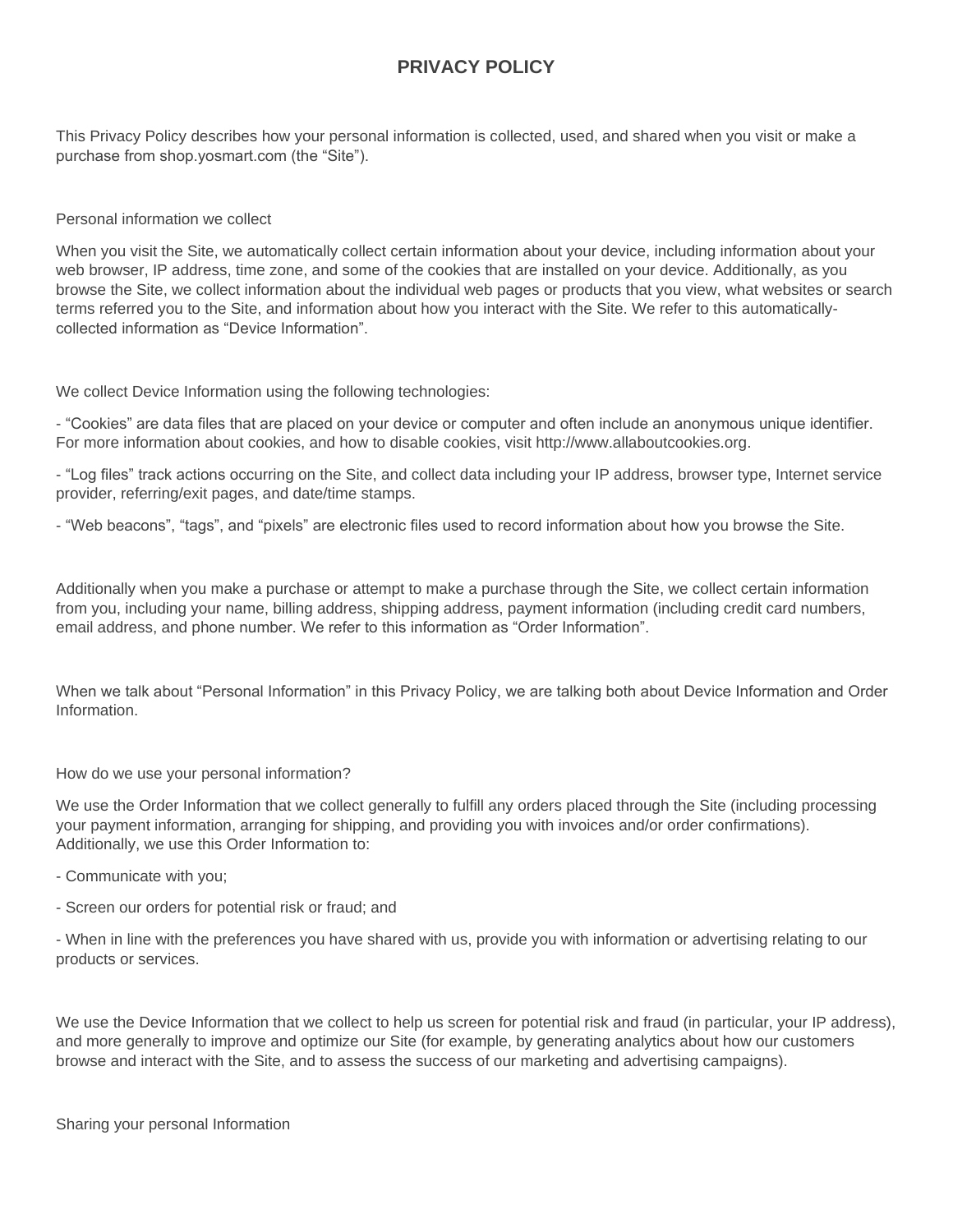We share your Personal Information with third parties to help us use your Personal Information, as described above. For example, we use Shopify to power our online store--you can read more about how Shopify uses your Personal Information here: https://www.shopify.com/legal/privacy. We also use Google Analytics to help us understand how our customers use the Site -- you can read more about how Google uses your Personal Information here: https://www.google.com/intl/en/policies/privacy/. You can also opt-out of Google Analytics here: https://tools.google.com/dlpage/gaoptout.

Finally, we may also share your Personal Information to comply with applicable laws and regulations, to respond to a subpoena, search warrant or other lawful request for information we receive, or to otherwise protect our rights.

# Behavioral advertising

As described above, we use your Personal Information to provide you with targeted advertisements or marketing communications we believe may be of interest to you. For more information about how targeted advertising works, you can visit the Network Advertising Initiative's ("NAI") educational page at http://www.networkadvertising.org/understandingonline-advertising/how-does-it-work.

You can opt out of targeted advertising by using the links below:

- Facebook: https://www.facebook.com/settings/?tab=ads
- Google: https://www.google.com/settings/ads/anonymous
- Bing: https://advertise.bingads.microsoft.com/en-us/resources/policies/personalized-ads

Additionally, you can opt out of some of these services by visiting the Digital Advertising Alliance's opt-out portal at: http://optout.aboutads.info/.

You can opt out of our emails by using this link:

https://yosmart.us6.list-manage.com/unsubscribe?u=b0b68493a3fdaf58f01cca5f2&id=26d1ddb571

#### Do not track

Please note that we do not alter our Site's data collection and use practices when we see a Do Not Track signal from your browser.

#### Your rights

If you are a European resident, you have the right to access personal information we hold about you and to ask that your personal information be corrected, updated, or deleted. If you would like to exercise this right, please contact us through the contact information below.

Additionally, if you are a European resident we note that we are processing your information in order to fulfill contracts we might have with you (for example if you make an order through the Site), or otherwise to pursue our legitimate business interests listed above. Additionally, please note that your information will be transferred outside of Europe, including to Canada and the United States.